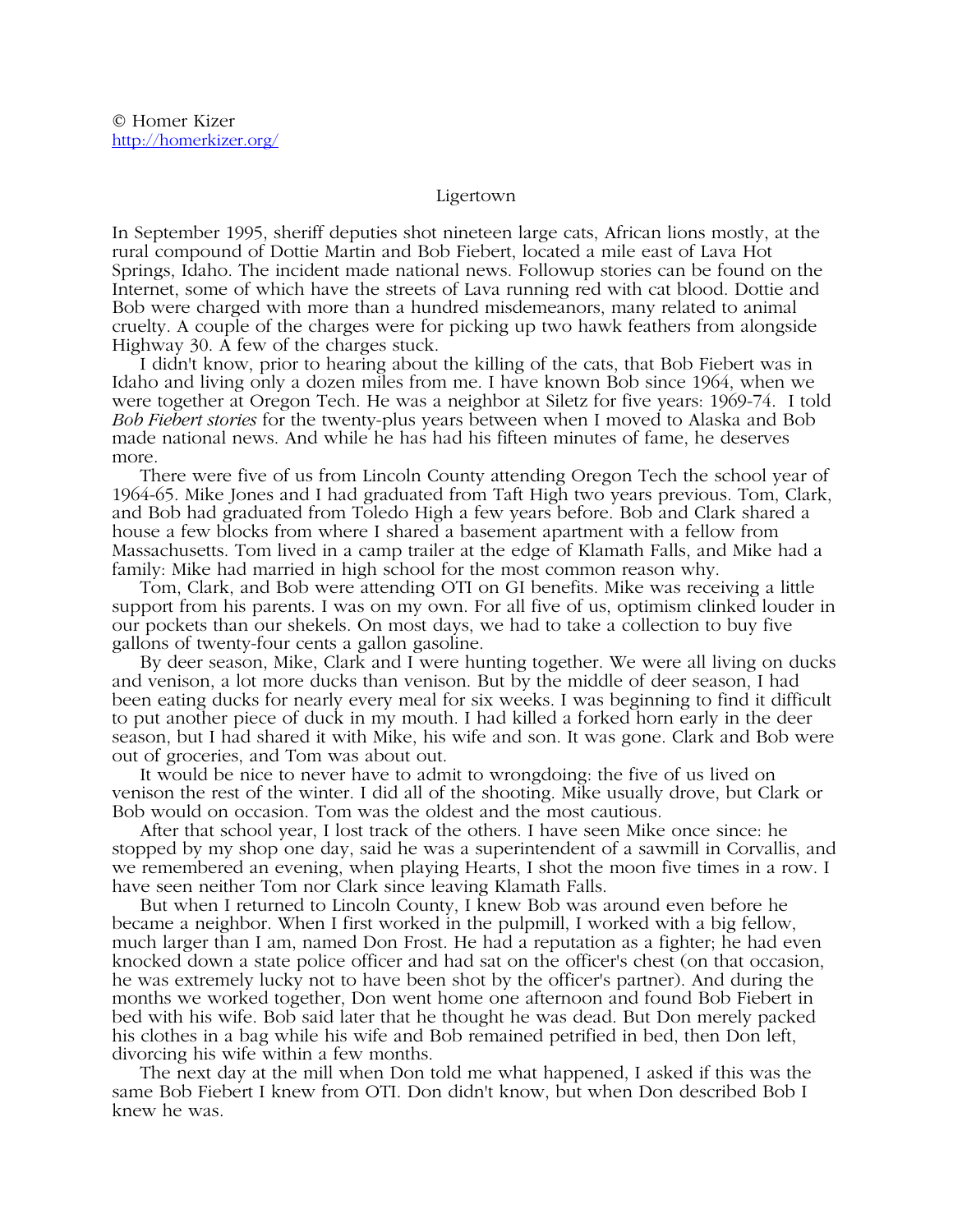Bob did some logging, made a little money, and acquired acreage across from the VFW cemetery there east of Siletz. The place was fenced and had a decent barn. It was actually a desirable ranch. But instead of running cows as the previous owner had, Bob wanted to raise buffalo.

 A fence that will hold a cow will, most likely, prove inadequate for buffalo that lean against fence posts. They rub their backs against fence posts. Then after knocking that fence down, they seem huge when they stand in the middle of the road on dark, rainy nights, just waiting to total a car.

 Bob used railroad ties to replace the broken cedar posts. He set them close together. And the buffalo were still on the road. He put in taller timbers for posts, and six foot, then seven foot high fencing before his buffalo stayed where they belonged.

 Everything finally seemed to be going well for Bob. Then his wife left him. Something to do with his philandering. And Bob went to town and got drunk.

 Stormy night. High winds. Driving rain. One side of Bob's barn was built on pilings, a common practice along the Coast. His buffalo, to get out of the storm, were under his barn and amongst those pilings.

 Bob came home much too drunk to drive. His immediate neighbor was surprised he made it as far as his lane.

 As Bob turned his Toronado into his half mile long lane, he hit a timber fence post and totaled his car. Now he had to walk in that wind and hard rain. He sobered some, but he also came down sick. But most importantly, after he reached his house and went to bed and just before he passed out, the barn collapsed, killing all of his buffalo.

 I drove by the next morning. Bob's Toronado was still against the post. The barn was down. I didn't know about the buffalo until later in the day. And I have used this story to illustrate when things go wrong, they can get worse, especially with a little help.

 Financially, Bob was wiped out. He had already logged the timber on the farm so he had no readily available source of capital. His wife had cause for divorce, and the farm was community property. Bob couldn't afford adequate insurance, and like myself and most everyone I knew, he was either under-insured or uninsured. Plus, his buffalo were then considered exotic animals; thus, they weren't covered as livestock.

 But Bob is resilient: he worked hard at being *Bob*. He logged some, and he recovered. Before I left for Alaska, I heard that he wanted to create a drive-through game farm like the one on the Umpqua. I also heard he had obtained a lion, and that the lion was running free on the hillside above his barn. I don't know the truth about whether the lion was actually loose, but I know that two fellows who had poached deer on the benchlands above Bob's farm reformed their ways and became semi-respectable citizens. They told me about the lion being loose. I guess the lion added a new dimension to spotlighting.

Maybe if the buffalo hadn't been killed, Bob would never have gotten that first lion.

 Sometime after I left Siletz, Lincoln County officials nixed Bob's plans for a game farm. They brought charges against him. And if newspaper reports can be believed, in the middle of the night Bob moved his lions to Idaho, to Kooskia, where the South Fork joins the Middle Fork of the Clearwater River.

 When I asked Bob about leaving Siletz, then later Kooskia, all he said was that both places were too wet for lions. Probably true. But not the truth.

 One of Bob's lions was shot by a Kooskia neighbor when the neighbor claimed it was loose and was stalking his horse. County officials again brought charges against Bob. They also didn't want him to operate a drive-through game farm.

 Unbeknownst to me, Bob, now teamed up with Dotty Martin the paralegal who helped him beat the earlier charges, purchased five acres of rocky hillside east of Lava Hot Springs about the same time as I arrived in Idaho to accept a Doctor of Arts fellowship from Idaho State University. . . . I like Russian novels in which characters come together, then part, going their separate ways only to have their paths cross again. All humanity is linked together and to the land and landscape from which we have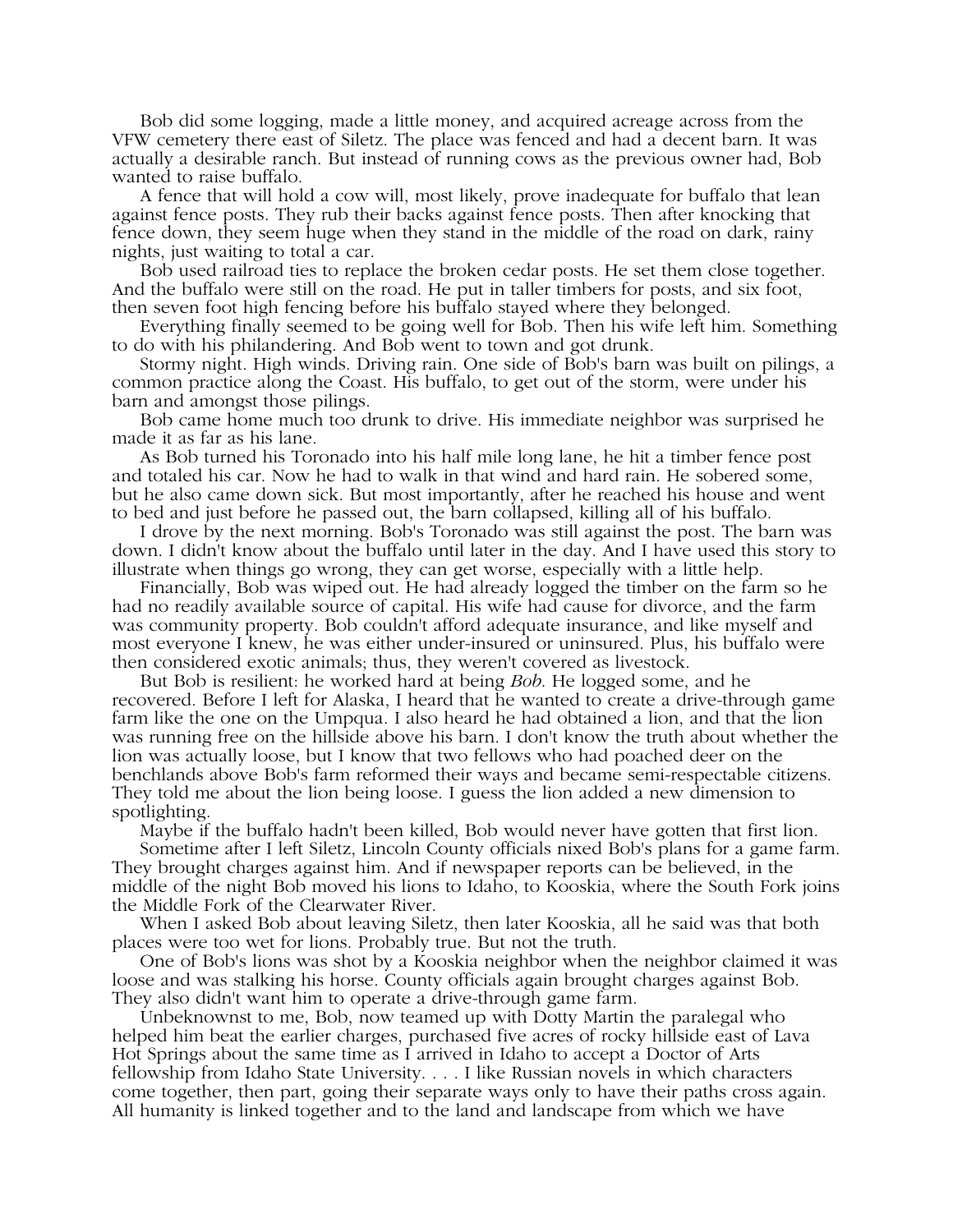derived. Life is entwined with life like beanstalk runners climbing strings. A few of us grow too fast and swing around to catch a distant string and grow there for awhile before swinging somewhere else.

 Bob's lions were pets, or as much *pet* as their instincts allowed them to be. They had become his reason for his continued existence, the reason he worked. His hopes, his dreams, his plans--all revolved around his lions. And if nothing else, Bob was truly resilient. His dreams compelled him to keep going when good sense said he was defeated, that he should give up, surrender.

 Bob was as tough as any logger. If you were going to war, you would want him with you. He could make do with nothing; he could get by in whatever circumstances he found himself. And as in a true tragedy, his strengths are also his undoing.

 Along the way, Bob had also acquired a few tigers for his still planned drive-through game farm, which, by 1995, remained little more than a twenty-year-old dream. He had no money, no financing, no backing. His dream was unrealistic given his financial history.

 But with his and Dotty's purchase of five otherwise useless acres outside of Lava, Bob believed he had enough property to finally lay out his game farm. He drew up plans, platted drive-through trails which would have been difficult to travel even by ATV, and he even had enough animals to start. All he needed was this chance. All he required was just a little bit of support, and a change in his personality.

 Lava Hot Springs is a relatively tight knit community. Before I knew Bob was in the area, I became well acquainted with a Wyoming bootmaker who had purchased a downtown storefront in Lava; I became aware of his problems in gaining acceptance and conducting business. After a couple years, this bootmaker relocated to Montana and is much happier. Perhaps Bob should have done the same.

 Bob's continuing string of moves had left him penniless. He had no money for pens so he recycled old pallets and used-fencing, purchased a small amount of poultry wire; and by using juniper posts he poached off surrounding hillsides, he build cages that would have been entirely inadequate to contain emus. If his lions hadn't been pets, the 1995 disaster would have occurred five years earlier. To outsiders, these pens were so inadequate they were unbelievable.

 Bob and Dotty needed a place to live since their five acres were raw, undeveloped hillside. They didn't have financing, didn't have credit, didn't have much employment. They certainly couldn't afford to build. They couldn't afford a modular home at \$350 down and the same a month. What they could afford was a thirty-year-old camp trailer, which they moved into the middle of the compound Bob had begun to create.

 The piping for Lava's city water system ran through their five acres. In exchange for trespass, the city supplied water to the property; so Bob and Dotty had water, but no sewer, septic tank or cesspool or ground in which a drain field could even be dug. They put in a power pole, but then couldn't afford to pay their electric bill. By 1995, Bob and Dotty had lived for more than two years without electricity.

 Bob kept his cats in old cars, a bus. And he continued to build with pallets and salvaged lumber, working long hours, working harder than a person should have to. He fed his cats roadkilled deer, rabbits, even a hawk, for which he would be charged. And his cats continued to breed, making his situation even more desperate.

 Bob knew how to castrate cows. He could have afforded rubber bands; so, yes, he should have taken care of his tom cats.

 To the thrifty ranchers east of Lava, Bob Fiebert became the neighbor from hell. And they set about trying to get rid of him.

 Bob had no work: nobody would hire him. He was being shunned in the religious sense of the word. He wasn't L.D.S., and he was on the political fringes; he was close to being certifiably whacko. And he didn't help himself by winning in court the first two times Bannock County tried to shut him down. By this time, Bob and Dotty were pretty good attorneys themselves.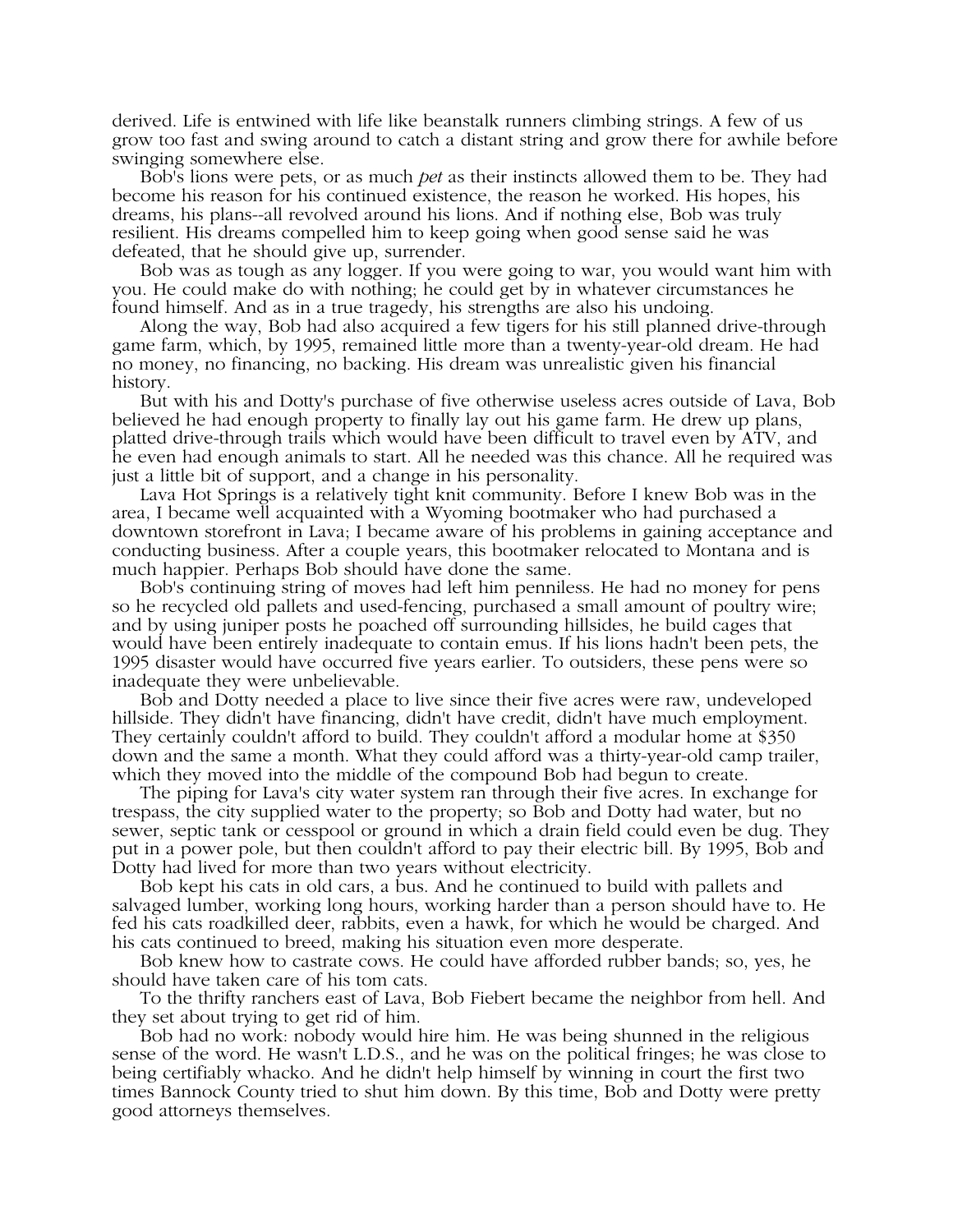But things were tough for Bob and Dotty. Despite all of his resiliency, he was being pushed to his limits and perhaps a little beyond. The shunning was having its desired effect. With their electricity turned off, the cats were all Bob and Dotty had and they withdraw farther into their compound. They didn't have money for the laundromat, for barbered haircuts, for those things we regarded as the essentials of life in America. They shared their trailer with their cats: their cats sat on their couch with them, watching the TV that didn't come on without electricity. And Bob continued to build, continued to plan for their game farm, and the cats continued to bred. Bob had five ligers (tiger-lion crosses), perhaps more than existed anywhere else.

 Then in September, 1995, the incident that made national news: Bannock county didn't intend to lose to Bob and Dotty a third time.

 Bob's cats were upset about something. They were carrying-on as if prowlers had entered the compound. And when Bob went to quiet them, one of his cats nipped at him. Yes, I've read the stories of how Bob was attacked, and, in one account, killed. Yes, his injuries required medical attention. But his injuries were very minor, and he had been nipped before. It was what was causing his cats to be upset that troubled Bob. He insists that someone was in the compound cutting the wire to the cages that night. But with the razing of his compound, whether that was so will never be known.

 The kindest thing that can be said for Bob and Dotty's compound is that it was an eyesore. The most common word used in newspaper accounts to describe their compound is *ramshackle*, but that signifier is entirely inadequate to convey the sense of squalor, dilapidation, filth, and shoddiness of the compound. It was worse than deplorable. It shouldn't have ever existed, and it was entirely held together by Bob's determination to succeed. And in his wackiness, Bob had spray-painted words and phrases on the outside of the compound's boardfence that indicated he was a political extremist.

 What are *extremists* is they aren't individuals who won't quit an idea when everyone else does. We were founded by extremists. We honor extremists like Jefferson, Lincoln, Martin Luther King. They are now politically correct extremists whereas Aaron Burr remains vilified. Well, I suspect Bob Fiebert will remain vilified for all time.

 To officials of Bannock County, nearly all consisting of law-abiding, government-supporting descendants of Mormon pioneers, Bob Fiebert had to go.

 I sat with Bob and Dotty when they were arraigned. His cats had been certified healthy, but the whole case was never really about the cats. It was about maintaining standards, expectations, the status quo. Bob had failed to appear prosperous. He had presented some small danger to his neighbors. He was an Outsider, thought of himself as an Outsider, behaved like an Outsider, and refused to quit when a reasonable person would have. He didn't fit into the community, the county, even into the last quarter of the 20th-Century.

 Bob had kept hanging on when he really had nothing to hold. Taking the cats away from Bob was painful for him, but his cats had become shackles that prevented him from doing something else.

 Since Ligertown was razed, Bob has made news again in Oregon. He probably will never quit pursuing his dream.

 Therein lies why Bob Fiebert should be remembered and his story told: outside of the entertainment world, there are too few examples of dreams being pursued to failure, too few examples of optimism run amuck.

 There were five of us together there at OTI, five of us living on poached venison and what we salvaged from grocery store dumpsters, five of us pursuing vocations. If a person were to search the Internet for our five names, mine and Bob's will be found. Neither of us for the vocations we were then studying. Neither of us representing the best and brightest the Oregon Coast could produce. But Bob's breeding of ligers (he had success crossing these natural enemies because both his lions and tigers were pets that had been raised together) and me asking that his story be remembered typify the